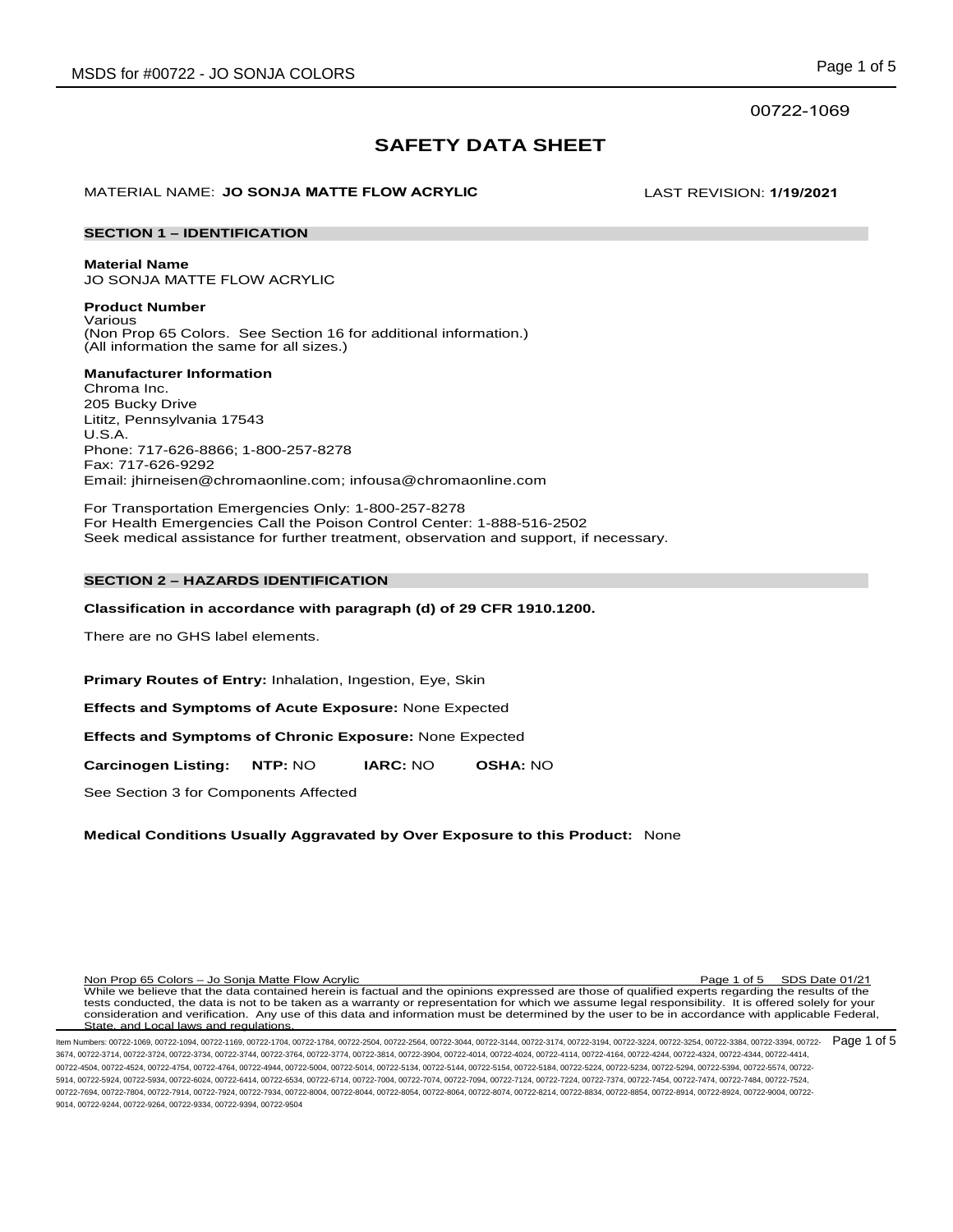# **SECTION 3 – COMPOSITION / INFORMATION ON INGREDIENTS**

| Ingredient        |                                                                                                                                                                                              | CAS# | <b>PEL/TLV</b><br>(MG/M#) | Max<br>% Weight | <b>NTP</b> | <b>IARC</b> |
|-------------------|----------------------------------------------------------------------------------------------------------------------------------------------------------------------------------------------|------|---------------------------|-----------------|------------|-------------|
| <b>NONE</b>       |                                                                                                                                                                                              |      |                           |                 |            |             |
|                   | <b>SECTION 4 - FIRST AID MEASURES</b>                                                                                                                                                        |      |                           |                 |            |             |
| <b>Skin</b>       | Wash skin with soap and water or use a product specifically formulated for water based acrylic<br>removal. If irritation persists seek medical help.                                         |      |                           |                 |            |             |
| Eye               | Check for and remove any contact lenses.<br>Flush eyes up to 15 minutes with water, holding eye lids open.<br>If irritation persists seek medical help.                                      |      |                           |                 |            |             |
| <b>Inhalation</b> | If person is showing adverse effects, remove person to fresh air.<br>Seek medical help if symptoms occur.                                                                                    |      |                           |                 |            |             |
| Ingestion         | Treat Symptomatically.<br>Never give anything by mouth to an unconscious person.<br>Seek medical help if symptoms occur.<br>If swallowed, call your Poison Control Center at 1-800-222-1222. |      |                           |                 |            |             |

Seek medical assistance for further treatment, observation and support, if necessary.

#### **Advice to Doctor:**

This product carries the A.P. Seal, conforms to ASTM D4236, and is certified non-toxic by a toxicologist in association with the Art & Craft Materials Institute, Hanson, MA 02341 USA.

| <b>SECTION 5 - FIRE FIGHTING MEASURES</b>    |  |  |  |  |  |
|----------------------------------------------|--|--|--|--|--|
| N/A                                          |  |  |  |  |  |
| N/A                                          |  |  |  |  |  |
| Not Explosive                                |  |  |  |  |  |
| No Special Media Required                    |  |  |  |  |  |
| No Special Fire Fighting Procedures Required |  |  |  |  |  |
| Not Combustible                              |  |  |  |  |  |
|                                              |  |  |  |  |  |

# **SECTION 6 – ACCIDENTAL RELEASE MEASURES**

#### **Steps to be Taken in Case a Material is Spilled**

Clean up in accordance with all applicable regulations. Absorb spillage with non-combustible, absorbent material. For waste disposal, see Section 13.

Non Prop 65 Colors – Jo Sonja Matte Flow Acrylic Page 2 of 5 SDS Date 01/21 While we believe that the data contained herein is factual and the opinions expressed are those of qualified experts regarding the results of the tests conducted, the data is not to be taken as a warranty or representation for which we assume legal responsibility. It is offered solely for your consideration and verification. Any use of this data and information must be determined by the user to be in accordance with applicable Federal, State, and Local laws and regulations

ltem Numbers: 00722-1069, 00722-1094, 00722-1169, 00722-1704, 00722-1784, 00722-2504, 00722-2564, 00722-3144, 00722-3144, 00722-3144, 00722-3124, 00722-3224, 00722-3254, 00722-3384, 00722-3394, 00722-3384, 00722-3384, 0072 3674, 00722-3714, 00722-3724, 00722-3734, 00722-3744, 00722-3764, 00722-3774, 00722-3814, 00722-3904, 00722-4014, 00722-4024, 00722-4114, 00722-4164, 00722-4244, 00722-4324, 00722-4344, 00722-4414, 00722-4504, 00722-4524, 00722-4754, 00722-4764, 00722-4944, 00722-5004, 00722-5014, 00722-5134, 00722-5144, 00722-5154, 00722-5184, 00722-5224, 00722-5234, 00722-5294, 00722-5394, 00722-5574, 00722- 5914, 00722-5924, 00722-5934, 00722-6024, 00722-6414, 00722-6534, 00722-6714, 00722-7004, 00722-7074, 00722-7094, 00722-7124, 00722-7224, 00722-7374, 00722-7454, 00722-7474, 00722-7484, 00722-7524, 00722-7694, 00722-7804, 00722-7914, 00722-7924, 00722-7934, 00722-8004, 00722-8044, 00722-8054, 00722-8064, 00722-8074, 00722-8214, 00722-8834, 00722-8854, 00722-8914, 00722-8924, 00722-9004, 00722- 9014, 00722-9244, 00722-9264, 00722-9334, 00722-9394, 00722-9504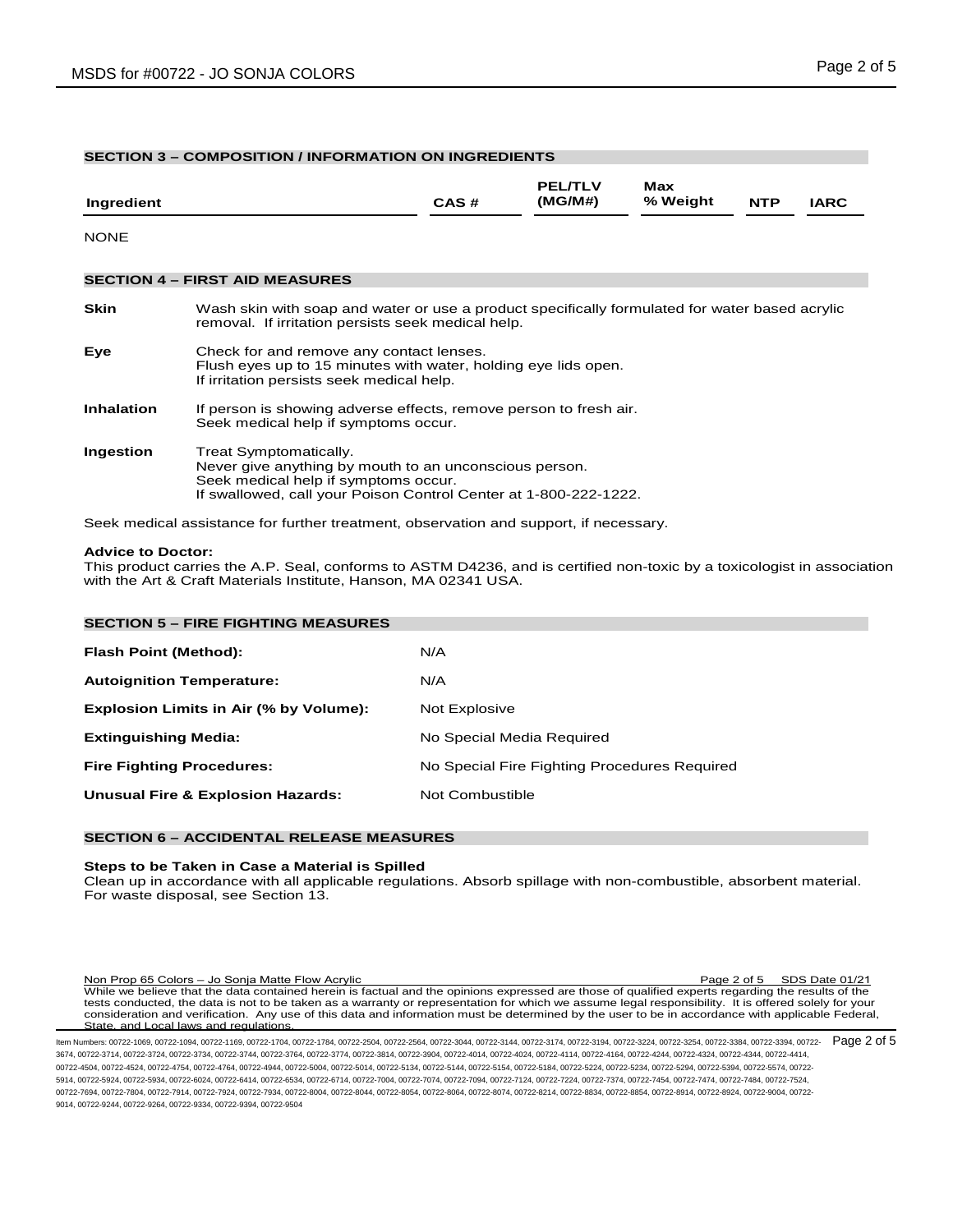- **Large Spills:** Stop the flow of material, if this is without risk. Dike the spilled material, where this is possible. Absorb with dry earth, sand or other non-combustible material.
- **Small Spills:** Mop up or absorb with earth, sand or other non-combustible material and transfer to containers for later disposal. Clean surface thoroughly to remove residual contamination. Never return spills to original containers for re-use.

#### **Environmental Precautions**

Avoid discharge into drains, water courses or onto the ground. Use appropriate containment to avoid environmental contamination.

# **SECTION 7 – HANDLING AND STORAGE**

#### **Precautions for Safe Handling**

Good industrial hygiene practice requires that exposure be maintained below the TLV. This is preferably achieved through the provision of adequate ventilation. When exposure cannot be adequately controlled in this way, personal respiratory protection should be employed.

Avoid contact with eyes. Avoid skin contact.

Observe good hygiene practices; wash hands after use.

#### **Storage Requirements**

Store at room temperature; keep from freezing. Recommended storage conditions are between 34° F and 122 °F (1° C and 50 °C). Store in original tightly closed container.

# **SECTION 8 – EXPOSURE CONTROL / PERSONAL PROTECTION**

| Respiratory Protection & Special Ventilation Requirements: None needed under normal conditions of use |                                                                                          |
|-------------------------------------------------------------------------------------------------------|------------------------------------------------------------------------------------------|
| <b>Protective Gloves:</b>                                                                             | None needed under normal conditions of use                                               |
| <b>Eve Protection:</b><br><b>Other Protective Equipment:</b>                                          | None needed under normal conditions of use<br>None needed under normal conditions of use |
| <b>Engineering Controls:</b>                                                                          | None Required                                                                            |

#### **Hygienic Work Practices**

Always observe good personal hygiene measures, such as washing after handling the material and before eating, drinking and/or smoking.

# **SECTION 9 – PHYSICAL AND CHEMICAL PROPERTIES**

**Boiling Point:** N/A **Specific Gravity (H2O=1):** N/A **Vapor Pressure:** N/A **Melting Point:** N/A **Melting Point:** N/A **Specific Vapor Density (AIR=1):** N/A **By Pressure:** Evaporation Rate: Slower than Ether **Specific Vapor Density (AIR=1): N/A Solubility in Water: N/A** 

**Reactivity in Water: Non-Reactive** 

**Appearance & Odor:** Liquid acrylic paints in assorted colors. May have slight ammonia smell.

Non Prop 65 Colors – Jo Sonja Matte Flow Acrylic Page 3 of 5 SDS Date 01/21 While we believe that the data contained herein is factual and the opinions expressed are those of qualified experts regarding the results of the tests conducted, the data is not to be taken as a warranty or representation for which we assume legal responsibility. It is offered solely for your consideration and verification. Any use of this data and information must be determined by the user to be in accordance with applicable Federal, State, and Local laws and regulations.

ltem Numbers: 00722-1069, 00722-1094, 00722-1169, 00722-1704, 00722-1784, 00722-2504, 00722-2564, 00722-3144, 00722-3144, 00722-3144, 00722-3124, 00722-3224, 00722-3254, 00722-3384, 00722-3384, 00722-3384, 00722-3384, 0072 3674, 00722-3714, 00722-3724, 00722-3734, 00722-3744, 00722-3764, 00722-3774, 00722-3814, 00722-3904, 00722-4014, 00722-4024, 00722-4114, 00722-4164, 00722-4244, 00722-4324, 00722-4344, 00722-4414, 00722-4504, 00722-4524, 00722-4754, 00722-4764, 00722-4944, 00722-5004, 00722-5014, 00722-5134, 00722-5144, 00722-5154, 00722-5184, 00722-5224, 00722-5234, 00722-5294, 00722-5394, 00722-5574, 00722- 5914, 00722-5924, 00722-5934, 00722-6024, 00722-6414, 00722-6534, 00722-6714, 00722-7004, 00722-7074, 00722-7094, 00722-7124, 00722-7224, 00722-7374, 00722-7454, 00722-7474, 00722-7484, 00722-7524, 00722-7694, 00722-7804, 00722-7914, 00722-7924, 00722-7934, 00722-8004, 00722-8044, 00722-8054, 00722-8064, 00722-8074, 00722-8214, 00722-8834, 00722-8854, 00722-8914, 00722-8924, 00722-9004, 00722- 9014, 00722-9244, 00722-9264, 00722-9334, 00722-9394, 00722-9504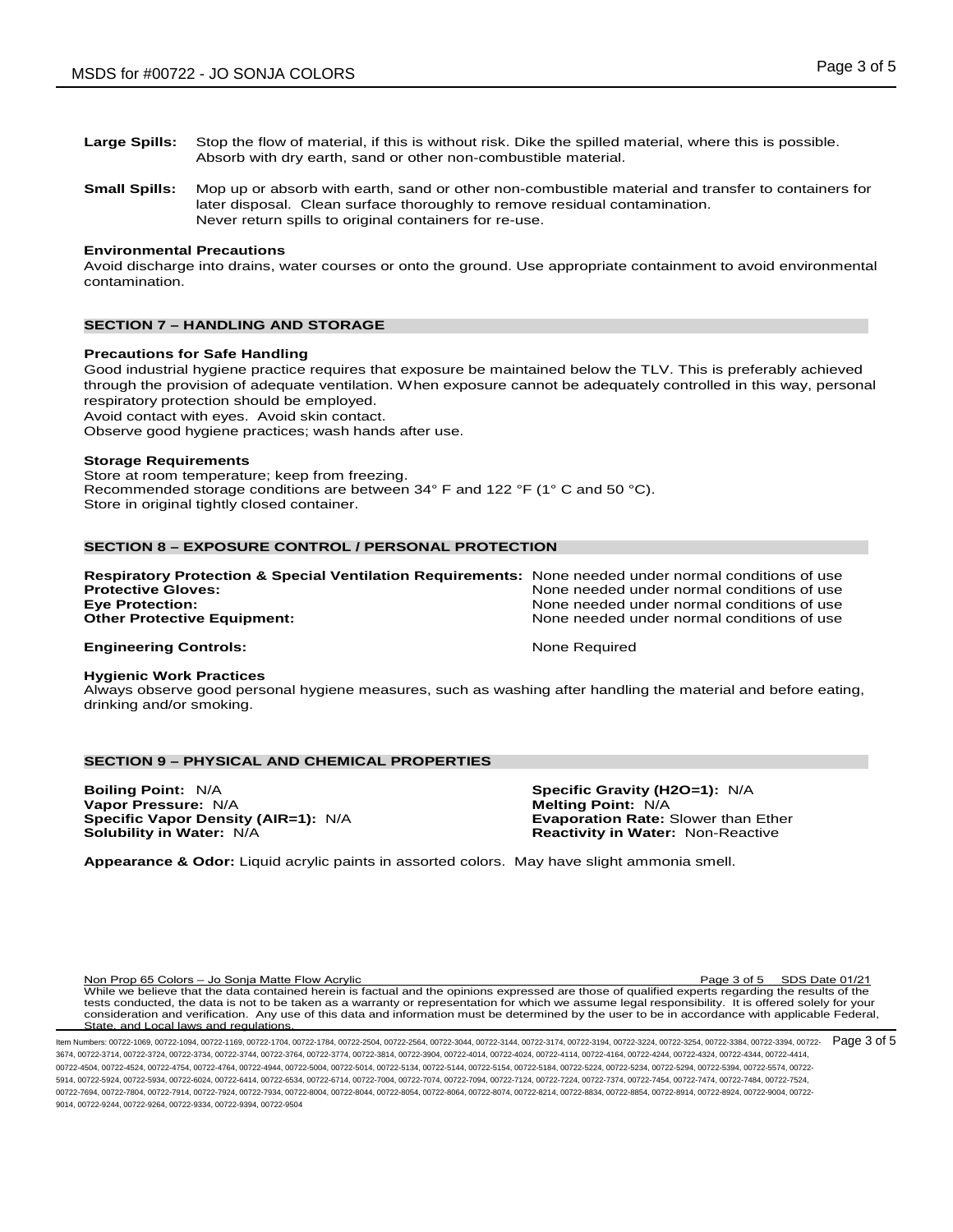# **SECTION 10 – STABILITY AND REACTIVITY**

| <b>Stability (Conditions to Avoid):</b>      | None |
|----------------------------------------------|------|
| <b>Incompatibility (Materials to Avoid):</b> | None |
| <b>Hazardous Decomposition Products:</b>     | None |
| <b>Hazardous Polymerization Products:</b>    | None |

# **SECTION 11 – TOXICOLOGICAL INFORMATION**

**Acute Effects Associated with the use of this material:** None Expected The summated LD50 is 21400 mg/kg. The summated LC50 is 41684 mg/cubic meter. This product is not considered to be a known or suspected human carcinogen by NTP, IARC or OSHA (see section 3)

# **SECTION 12 – ECOLOGICAL INFORMATION**

# **Ecotoxicity**

The product is not classified as environmentally hazardous. No harmful effects known other than those associated with suspended inert solids in water.

# **SECTION 13 – DISPOSAL CONSIDERATIONS**

**RCRA Hazard Class (40 CFR 261):** This product is not classified as hazardous waste.

#### **Waste Disposal Method**

Dispose of in accordance with International, Federal, State and Local regulations.

# **SECTION 14 – TRANSPORT INFORMATION**

**U.S. DOT (49 CFR 172.101):** This product is not a hazardous material as classified by CFR 172.101.

# **SECTION 15 – REGULATORY INFORMATION**

#### **US Federal Regulations**

Contents of this SDS comply with OSHA Hazard Communications Standard 29 CFR 1910.1200 EPA SARA TITLE III<br>Chemical Listings: None Chemical Listings:

| Section 302.4 Extremely Hazardous Substances (40 CFR 355): | None |
|------------------------------------------------------------|------|
| Section 313 Toxic Chemicals (40 CFR 372):                  | None |

Non Prop 65 Colors – Jo Sonja Matte Flow Acrylic Page 4 of 5 SDS Date 01/21 While we believe that the data contained herein is factual and the opinions expressed are those of qualified experts regarding the results of the tests conducted, the data is not to be taken as a warranty or representation for which we assume legal responsibility. It is offered solely for your consideration and verification. Any use of this data and information must be determined by the user to be in accordance with applicable Federal, State, and Local laws and regulations.

ltem Numbers: 00722-1069, 00722-1094, 00722-1169, 00722-1704, 00722-1784, 00722-2504, 00722-2564, 00722-3144, 00722-3144, 00722-3144, 00722-3194, 00722-3224, 00722-3254, 00722-3384, 00722-3384, 00722-3384, 00722-3384, 0072 3674, 00722-3714, 00722-3724, 00722-3734, 00722-3744, 00722-3764, 00722-3774, 00722-3814, 00722-3904, 00722-4014, 00722-4024, 00722-4114, 00722-4164, 00722-4244, 00722-4324, 00722-4344, 00722-4414, 00722-4504, 00722-4524, 00722-4754, 00722-4764, 00722-4944, 00722-5004, 00722-5014, 00722-5134, 00722-5144, 00722-5154, 00722-5184, 00722-5224, 00722-5234, 00722-5294, 00722-5394, 00722-5574, 00722- 5914, 00722-5924, 00722-5934, 00722-6024, 00722-6414, 00722-6534, 00722-6714, 00722-7004, 00722-7074, 00722-7094, 00722-7124, 00722-7224, 00722-7374, 00722-7454, 00722-7474, 00722-7484, 00722-7524, 00722-7694, 00722-7804, 00722-7914, 00722-7924, 00722-7934, 00722-8004, 00722-8044, 00722-8054, 00722-8064, 00722-8074, 00722-8214, 00722-8834, 00722-8854, 00722-8914, 00722-8924, 00722-9004, 00722- 9014, 00722-9244, 00722-9264, 00722-9334, 00722-9394, 00722-9504